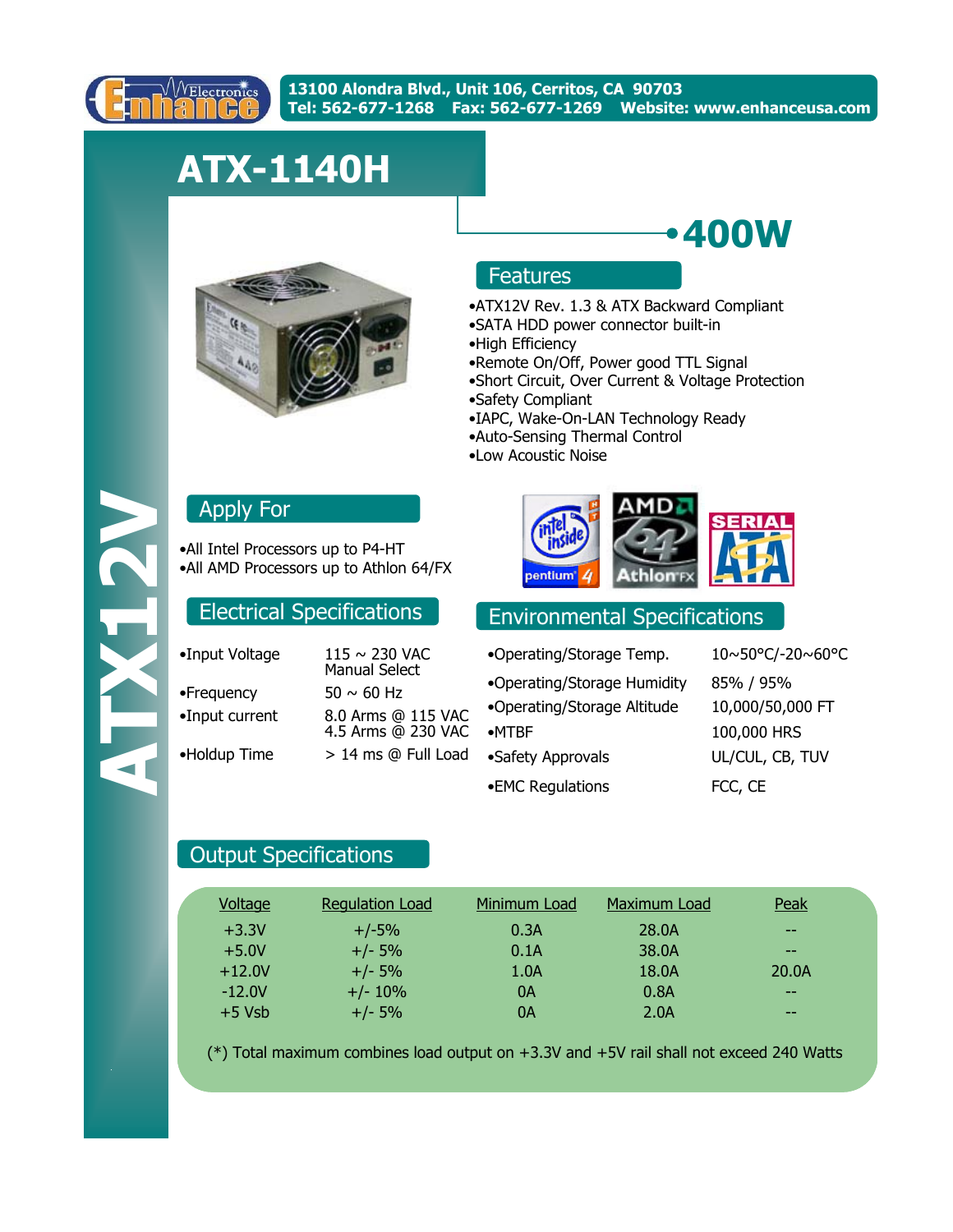

# **ATX-1140H**



# Mechanical Drawing